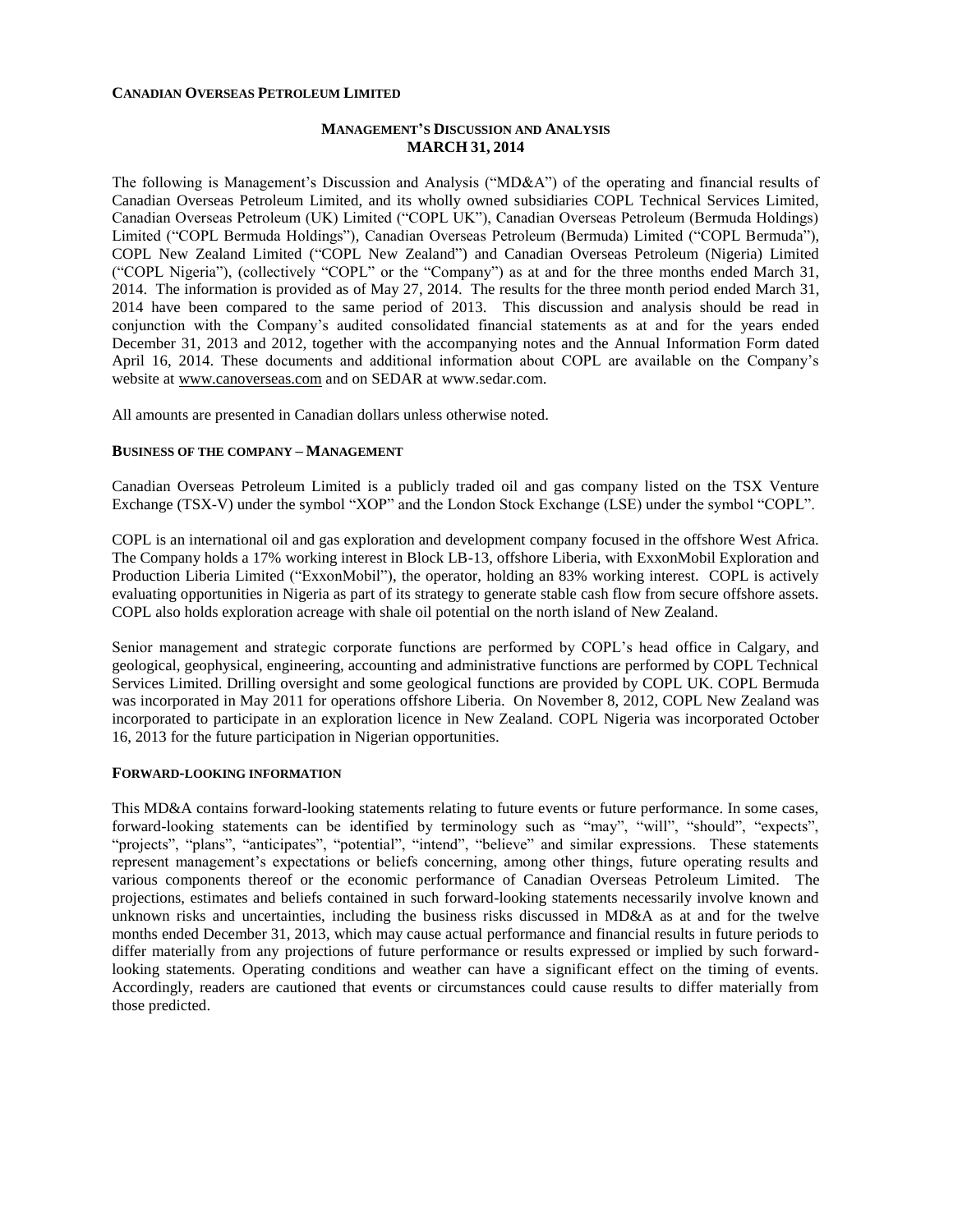#### **FORWARD-LOOKING INFORMATION (CONTINUED)**

Forward-looking statements included or incorporated by reference in this document include statements with respect to:

- the Company's current strategy to establish and grow an oil and gas business (the "Overview", "Outlook", and "Liquidity and Capital Resources" sections);
- the Company's ability to raise capital and obtain the financing necessary to develop profitable oil operations (the "Overview", "Outlook" and "Liquidity and Capital Resources" sections); and
- the Company's ability to manage its financial and operational risks (the "Overview", "Financial Instruments", and "Liquidity and Capital Resources" sections).

The Company's MD&A and AIF for the year ended December 31, 2013 describe major risks, material assumptions and other factors related to forward-looking statements that could influence actual results and are incorporated herein by reference. These risks, assumptions and other factors have been provided for readers to gain a more complete perspective on COPL's future operations. However, readers should be cautioned that the list of factors is not exhaustive and that this information may not be appropriate for other purposes. Forwardlooking statements included or incorporated by reference in this MD&A are valid only as at the date of this MD&A, and the Company does not intend to update or revise these forward-looking statements except as required by applicable securities laws. The forward-looking statements contained in this MD&A are expressly qualified by this cautionary statement.

## **OVERVIEW \***

In the first quarter of 2014, the Company continued working with its joint venture partners on technical analysis and review related to the offshore interest in Liberia and spent considerable effort identifying, evaluating, and pursuing exploration and development opportunities in Nigeria.

## *Liberia*

On April 5, 2013, the closing and completion of previously announced transactions between the Company's subsidiary COPL Bermuda occurred; first with Peppercoast Petroleum plc ("Peppercoast"), and second with ExxonMobil. The closing of the transactions followed the ratification of the Production Sharing Contract ("PSC"), governing Block LB-13 offshore Liberia, by the Liberian Legislature. The Company holds a 17% working interest in Block LB-13, with the remaining 83% being held by ExxonMobil, who is the operator under this license.

The Company and ExxonMobil expect to commence their drilling campaign during 2014, as a drilling rig and support services become available. As previously announced, the Company's share of all joint venture costs and the gross drilling costs up to USD \$120 million is carried by Exxon Mobil.

In addition, the Company understands, based on third party sources, that a major International Oil Company ("IOC") operator has commenced a multi-well drilling program in Liberia adjacent to Block LB-13. The company understands the Seadrill "West Telus", has been mobilised and is in country for this drilling campaign.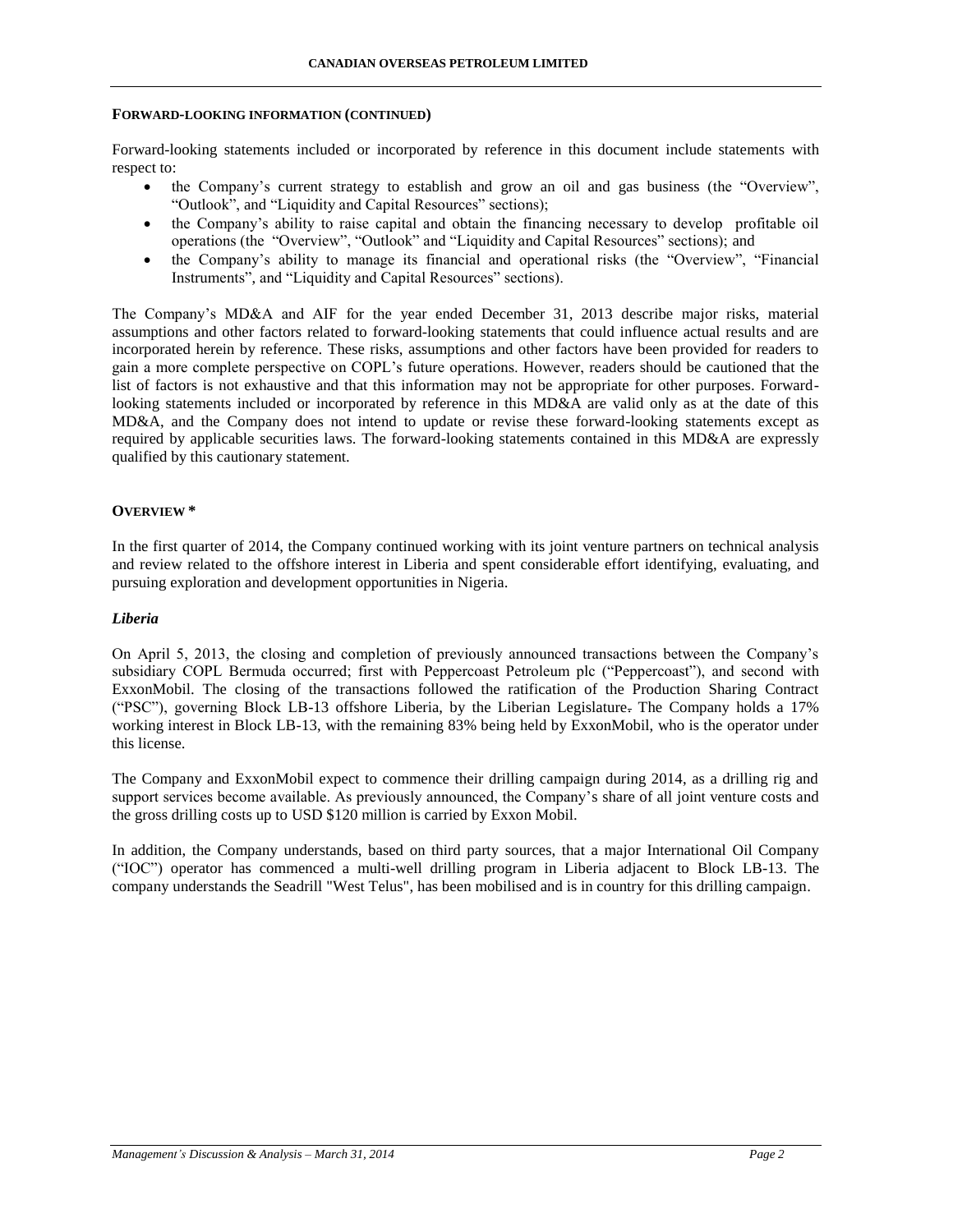#### **OVERVIEW \* (CONTINUED)**

## *New Zealand*

The minimum work programme to be carried under the license that remains includes: acquisition and interpretation of new 2D seismic for a minimum 50kms area by October 31, 2014, and depending on the results of the work performed, the license holders have an option to surrender the permit or commit to a third year programme, which would include drilling one exploration well. Accordingly, the Company's commitments related to the New Zealand prospect are estimated at approximately \$1.7 million for 2014. In addition, the Company acts as a guarantor of its partner's commitments (the remaining 50%) in the New Zealand license. In the event that the acquisition of seismic data does not occur in accordance with the work programme, there is no financial penalty to the Company. Instead, the Company's interest in the license is subject to forfeiture on November 1, 2014. The Company has capitalized costs in New Zealand of \$766,000 as at March 31, 2014 (December 31, 2013 - \$650,000).

### *Expansion of West Africa Portfolio*

As part of the Company's stated strategy to expand its interests in West Africa in order to generate stable cash flow from secure offshore assets, the Company continues to assess opportunities in Nigeria. As part of this process, the Company has evaluated assets and held talks with partners and government representatives in country. As a result of this process, the Company has entered into a non-binding option agreement in principle relating to the potential acquisition of an interest in OPL 2010 in the Niger Delta.

OPL 2010 is located 50 km offshore Nigeria between 100 and 400 feet of water and covers an area of 329 sq. km. To date there have been four discoveries made on the block, consisting of three oil discoveries and one gas. As part of the agreement, the Company has access to historic seismic and well data on the block.

OPL 2010 is surrounded by accessible production facilities and offshore infrastructure, with producing fields and discoveries not yet in production surrounding the block. The block was created as the result of an IOC relinquishment on commencement of production and is subject to indigenous partner tax status. There is no requirement for Nigerian National Petroleum Corporation participation.

In addition to this significant opportunity the Company continues to evaluate other offshore assets in Nigeria and is in close discussions regarding future commitments. Further updates will be provided as COPL concludes negotiations in the near future.

### *Financing*

On April 3, 2014, the Company closed a prospectus relating to its admission to the standard listing segment of the Official List, and to trading on the main market for listed securities of the London Stock Exchange. The Company issued 17,777,777 Common Shares at a price of GBP 0.135 (\$0.247) for gross proceeds of GBP 2.4 million (\$4.4 million). The agents were paid cash commission of GBP \$0.1 million (\$0.2 million) representing 5.0% of the gross proceeds of the public offering. The Company also issued 888,889 share purchase warrants to its agent as compensation warrants in an amount equal to 5.0% of the aggregate number of common shares issued pursuant to the offering. Each agent's warrant entitles the holder to purchase one common share of COPL for the period until April 4, 2016, at an exercise price of GBP 0.135 (\$0.247). Other expenses related to the public offering amounted to approximately GBP 0.2 million (\$0.4 million). Proceeds from this fundraising will be used for general working capital purposes.

*\* This section contains forward-looking information. Please see the "Forward-looking Information" section (at the beginning of this document) for a discussion of risks and uncertainties relating to such information.*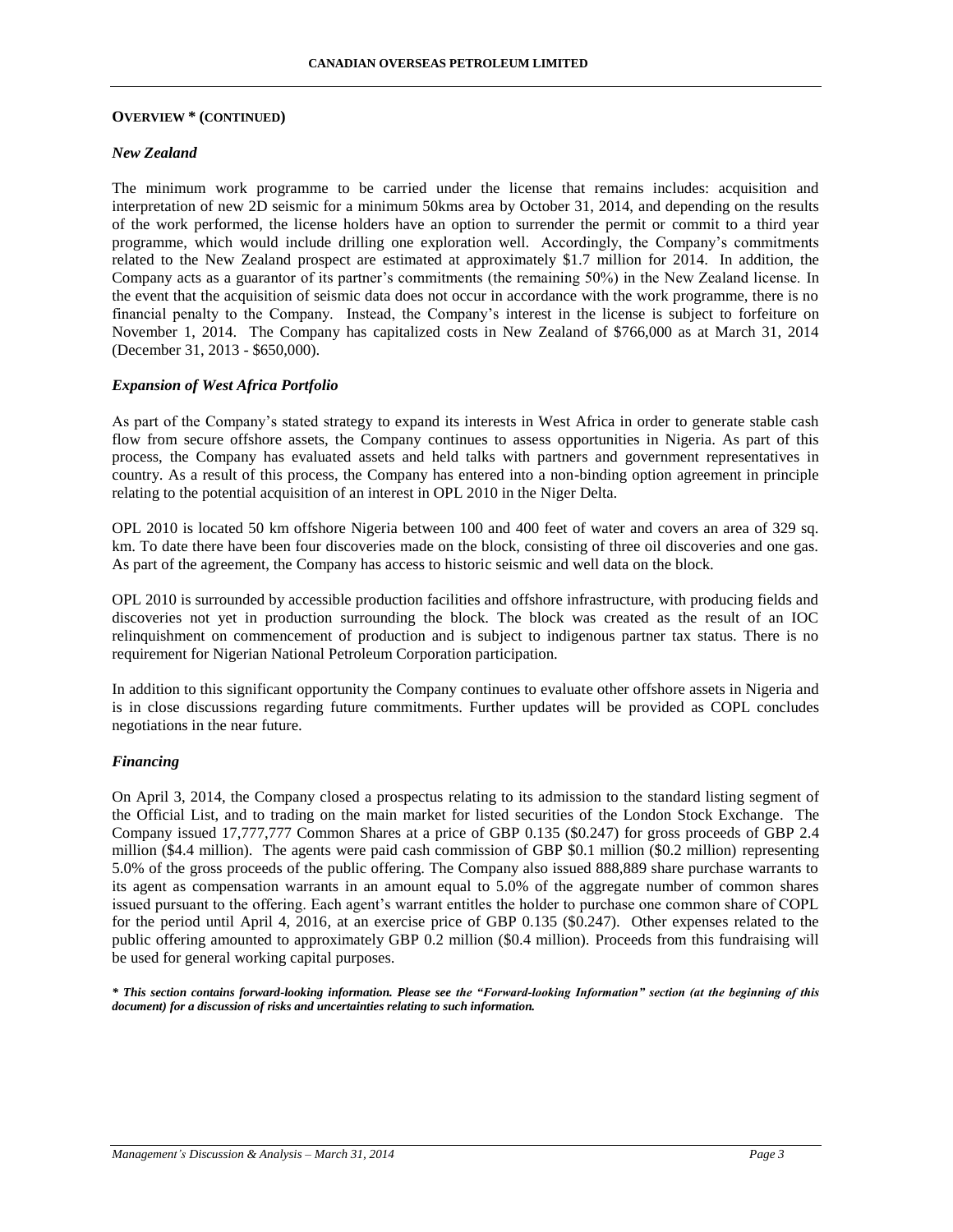## **FINANCIAL SUMMARY**

During the first quarter of 2014, the Company performed geological analysis in respect of its exploration projects in Liberia and Nigeria. Pre-licence costs were approximately \$0.3 million for the three months ended March 31, 2014 compared to pre-licence costs of \$0.4 million for three months ended March 31, 2013.

General and administrative costs were lower than the prior period at \$1.3 million for the three months ended March 31, 2014 (net of \$0.2 million of costs allocated to exploration projects) compared to \$2.0 million for the three months ended March 31, 2013 (net of \$0.2 million of costs allocated to exploration projects). The Company recognized interest income of \$6,000 for the three months ended March 31, 2014, compared to \$5,000 for the three months ended March 31, 2013. A foreign exchange gain of \$0.6 million was recorded for the three months ended March 31, 2014, compared to \$0.3 million for the three months ended March 31, 2013. As a result, the Company's loss amounted to \$1.0 million for the quarter ended March 31, 2014 compared to a loss of \$2.0 million for the quarter ended March 31, 2013.

As at March 31, 2014, the Company's cash and cash equivalents amounted to \$1.0 million. Cash used in investing activities amounted \$0.1 million for the three months ended March 31, 2014 compared to \$0.3 million for the three months ended March 31, 2013. Cash used in operating activities amounted to \$0.8 million for the three months ended March 31, 2014 compared to \$1.8 million for the same period in 2013.

## **OUTLOOK \***

The Company's strategy is to establish and grow its oil and gas business by farming into, and/or acquiring interests in, exploration, unappraised and/or undeveloped assets.

The Company's short-term operations will focus on:

- working with ExxonMobil to an expected drill in Liberia during 2014;
- ongoing evaluation of the New Zealand property;
- working to successfully conclude the variety of new opportunities available in Nigeria.

Currently the Company does not have material cash inflows and/or adequate financing to develop profitable operations. The Company is pursuing exploration projects that, if successful, will require substantial additional financing before they are able to generate positive cash flows. Accordingly, the Company's continued successful operation is dependent on its ability to obtain additional financing. No assurance can be provided that the Company will raise the required levels of financing.

*\* This section contains forward-looking information. Please see the "Forward-looking Information" section (at the beginning of this document) for a discussion of risks and uncertainties relating to such information.*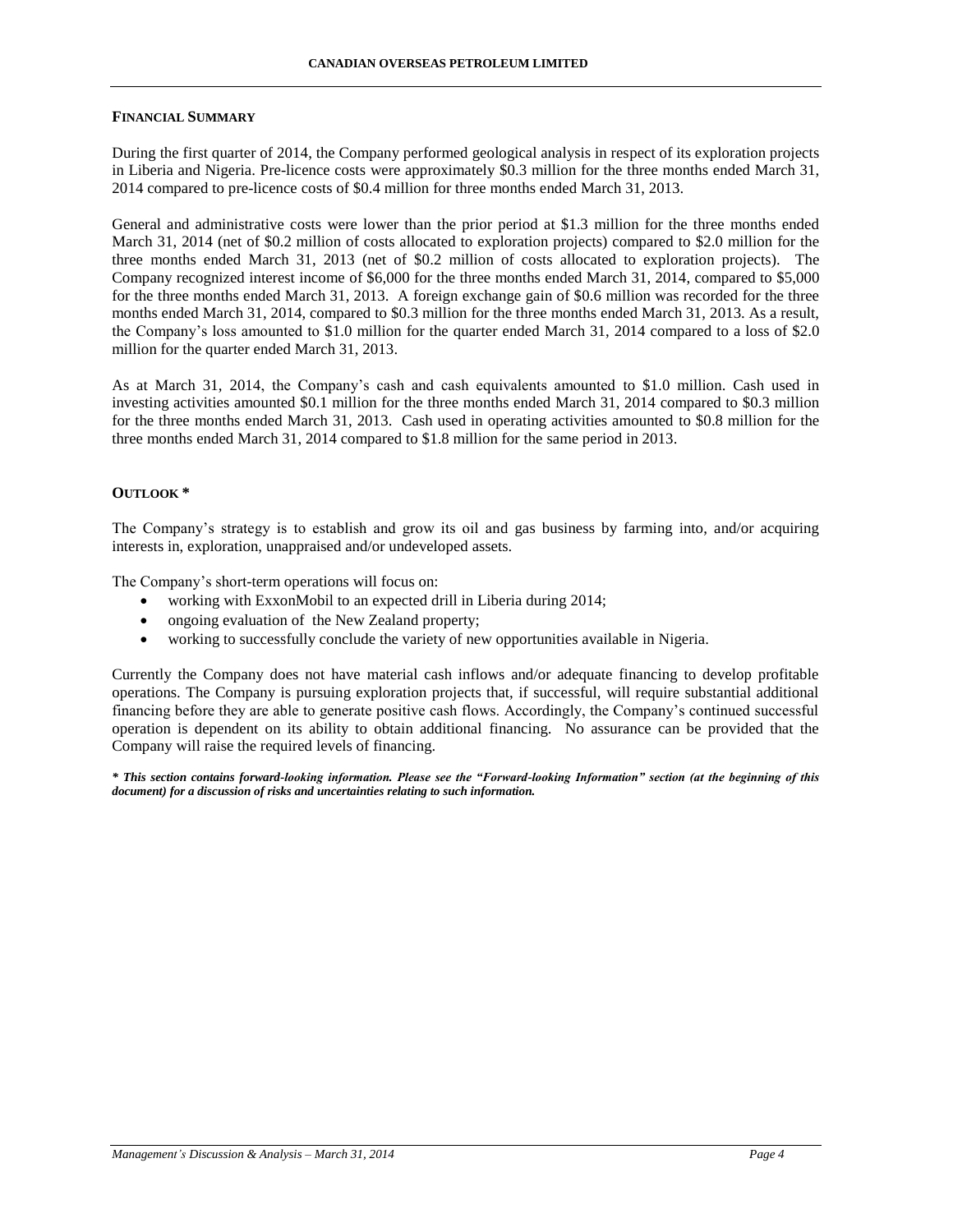## **SELECTED ANNUAL INFORMATION**

# **NET INCOME AND CASH FLOWS FROM OPERATING ACTIVITIES**

The following table summarizes the Company's financial results for the three months period ended March 31 2014 and 2013:

|                                   | <b>Three months</b><br>ended | Three months<br>ended |
|-----------------------------------|------------------------------|-----------------------|
| $(S 000's)$ except per share      | <b>March 31, 2014</b>        | <b>March 31, 2013</b> |
| Administrative expenses           | 1,337                        | 1,952                 |
| <b>Exploration recovery</b>       |                              | (21)                  |
| Pre-license costs                 | 282                          | 366                   |
| Interest income                   | 6                            | 5                     |
| Foreign exchange gain             | 638                          | 268                   |
| Loss                              | (992)                        | (2,039)               |
| Per share loss                    | \$<br>(0.00)                 | \$<br>(0.01)          |
| Cash used in operating activities | \$<br>(100)                  | \$<br>(1,783)         |
| Outstanding common shares at      |                              |                       |
| March 31                          | 333,717,720                  | 284.016.939           |
| Weighted average - basic          | 333,717,720                  | 284,016,939           |

Administrative expenses for the three months ended March 31, 2014 were approximately \$0.6 million lower than the comparable period in 2013. This is mostly due to higher professional service fees during the first quarter of 2013 related to dispute with BG International Limited ("BG") in respect of Block 23/21 Rest of Block Shallow and Block 22/15. During the third quarter of 2013, the Company and BG signed a Settlement Deed and Release agreement which confirmed that the parties had reached a full and final settlement of the dispute and agreed to dismiss legal proceedings, thus the Company has no similar professional service fees to be recognized in the first quarter of 2014.

For the periods ended March 31, 2014 and March 31, 2013, the Company recovered \$nil and \$21,000 of its 2012 exploration expenses, respectively. These exploration expenses and cost recovery relate to the UK prospect Bluebell for which an exploration well was drilled in March 2012 and commercial reserves were not discovered.

Pre-licence costs of \$0.3 and \$0.4 million for the three month periods ended March 31, 2014 and 2013, respectively, relate to the Liberia project for which transactions were completed in April of 2013 (discussed in the "Liberia" section).

A foreign exchange gain of \$0.6 million was recognized for the three month period ended March 31, 2014 (compared to a \$0.3 million foreign exchange gain for the same period in 2013), and related mainly to gains on translation of capitalized exploration and evaluation costs.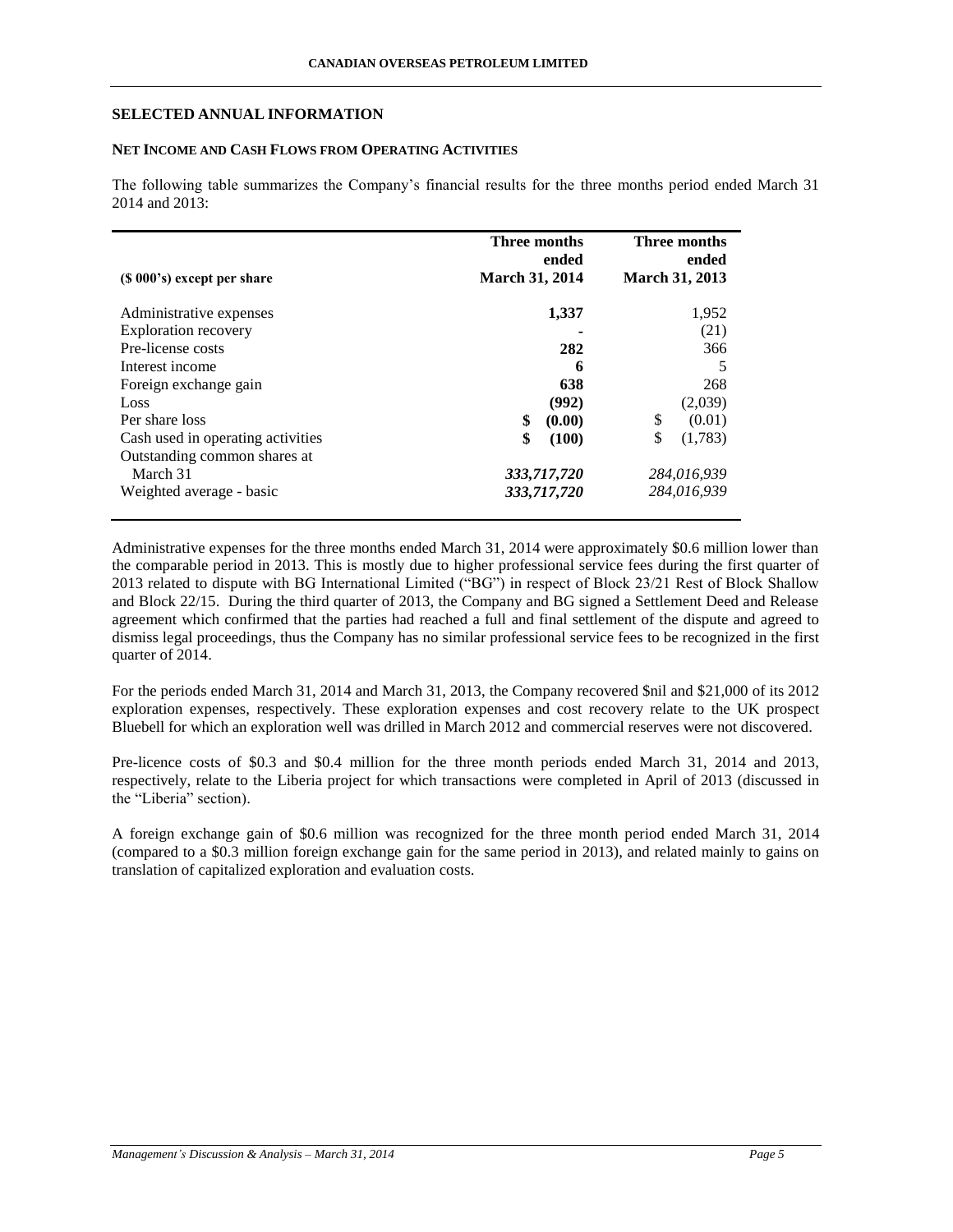## **COMPARATIVE FINANCIAL POSITION ITEMS**

| $(S 000's)$ except per share      | March 31,<br>2014 | December 31,<br>2013 |
|-----------------------------------|-------------------|----------------------|
| Cash and cash equivalents         | \$<br>996         | 2,384<br>\$          |
| Current assets                    | 2,065             | 2,762                |
| Exploration and evaluation assets | 18,398            | 17,502               |
| Current liabilities               | 3,004             | 1,859                |
| Share capital                     | 110,020           | 110,020              |
| Shareholders' equity              | 17,974            | 18,656<br>S          |

The following table summarizes the Company's financial position as at March 31, 2014, and December 31, 2013:

Exploration and evaluation assets of \$0.8 million relate to the New Zealand project and \$17.6 million relate to the Liberia project as at March 31, 2014 compared to \$0.6 million related to the New Zealand project and \$16.9 million related to the Liberia project as at December 31, 2013.

## **ADDITIONAL DISCLOSURE FOR VENTURE ISSUERS WITHOUT SIGNIFICANT REVENUE**

The Company is a TSX Venture issuer that has not had significant revenue from operations in either of its last two financial years. In accordance with National Instrument 51-102, additional disclosure on material costs is presented below.

|                                   | Three months<br>ended | Three months<br>ended |
|-----------------------------------|-----------------------|-----------------------|
| $(S\ 000's)$                      | <b>March 31, 2014</b> | <b>March 31, 2013</b> |
| Administrative:                   |                       |                       |
| Payroll and related costs         | \$<br>664             | \$<br>656             |
| External directors' fees and      |                       |                       |
| related costs                     | 126                   | 227                   |
| Consulting services               | 203                   | 126                   |
| Professional services             | 57                    | 727                   |
| Travel expenses                   | 148                   | 134                   |
| Office expenses                   | 227                   | 222                   |
| Stock exchange and transfer       |                       |                       |
| agent fees                        | 17                    | 37                    |
| Other general and administrative  | 65                    | 35                    |
| Costs allocated to exploration    |                       |                       |
| Projects                          | (170)                 | (212)                 |
| Total administrative              | \$<br>1,337           | \$1,952               |
| Capitalized exploration and       |                       |                       |
| evaluation costs                  | 17,001<br>\$          | \$<br>251             |
| Net effect of foreign exchange    | 1,397                 |                       |
| Total Capitalized exploration and |                       |                       |
| evaluation costs                  | 18,398<br>\$          | \$                    |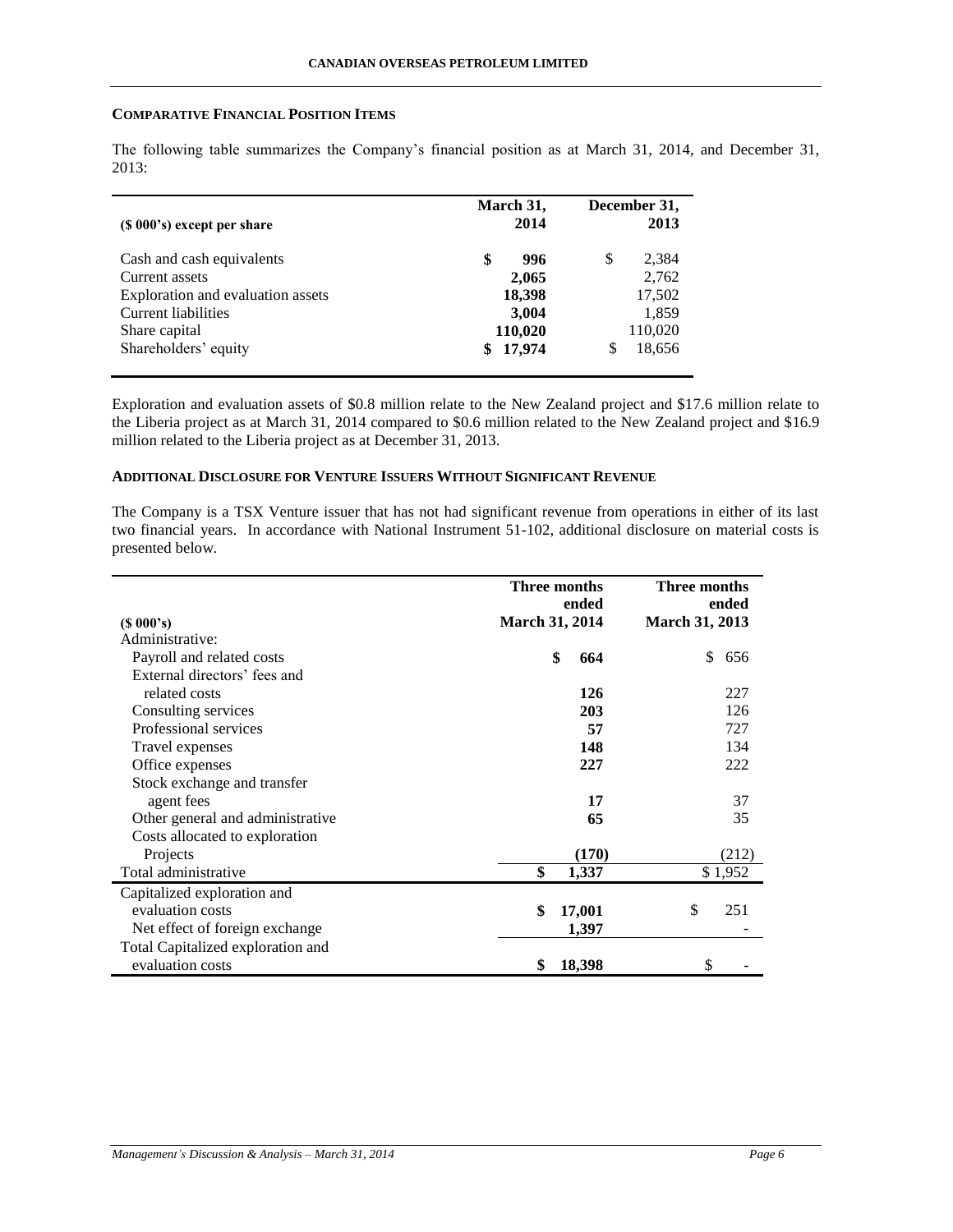#### **FINANCIAL INSTRUMENTS\***

The Company's financial instruments consist of cash, short-term deposits, bankers' acceptances, credit card and other deposits, loans, accounts receivable, as well as accounts payable and accrued liabilities. It is management's opinion that the Company is not currently exposed to significant interest and/or credit risks arising from these financial instruments and that the fair value of these financial instruments approximates their carrying value.

As the Company's current activities are carried out in Liberia, New Zealand and the UK, significant amounts are transacted in or referenced to currencies other than the Canadian dollar, including the British Pound, U.S. dollar and NZ dollar. As a result, fluctuations in the exchange rates between the Canadian dollar, British Pound, U.S. dollar and NZ dollar can have a significant effect on the Company's financial position and its reported results. To mitigate a portion of its exposure and to the extent it is feasible, the Company keeps its funds in currencies applicable to its known short-tem commitments. No assurance can be given that such management of risk exposure will offset and/or eliminate the foreign exchange fluctuations.

*\* This section contains forward-looking information. Please see the "Forward-looking Information" section (at the beginning of this document) for a discussion of risks and uncertainties relating to such information.*

### **LIQUIDITY AND CAPITAL RESOURCES \***

As at March 31, 2014, the Company had a working deficit of approximately \$0.9 million, shareholders' equity of \$17.7 million and cash of \$1.0 million.

For the three month period ended March 31, 2014, the Company's cash used in operating activities amounted to \$0.8 million compared to \$1.8 million for administrative costs as well as pre-license costs related to the Liberia project for the three month period ended March 31, 2013.

On April 3, 2014, the Company closed a prospectus relating to its admission to the standard listing segment of the Official List, and to trading on the main market for listed securities of the London Stock Exchange. The Company issued 17,777,777 Common Shares at a price of GBP 0.135 (\$0.247) for gross proceeds of GBP 2.4 million (\$4.4 million). The agents were paid cash commission of GBP \$0.1 million (\$0.2 million) representing 5.0% of the gross proceeds of the public offering. The Company also issued 888,889 share purchase warrants to its agent as compensation warrants in an amount equal to 5.0% of the aggregate number of common shares issued pursuant to the offering. Each agent's warrant entitles the holder to purchase one common share of COPL for the period until April 4, 2016, at an exercise price of GBP 0.135 (\$0.247). Other expenses related to the public offering amounted to approximately GBP 0.2 million (\$0.4 million). Proceeds from this fundraising will be used for general working capital purposes.

Currently, the Company does not have material cash inflows and/or adequate financing to develop profitable operations. The Company is pursuing exploration projects that, if successful, will require substantial additional financing before they are able to generate positive cash flows. Accordingly, the Company's continued successful operations are dependent on its ability to obtain additional financing. No assurance can be provided that the Company will raise the required levels of financing.

*\* This section contains forward-looking information. Please see the "Forward-looking Information" section (at the beginning of this document) for a discussion of risks and uncertainties relating to such information.*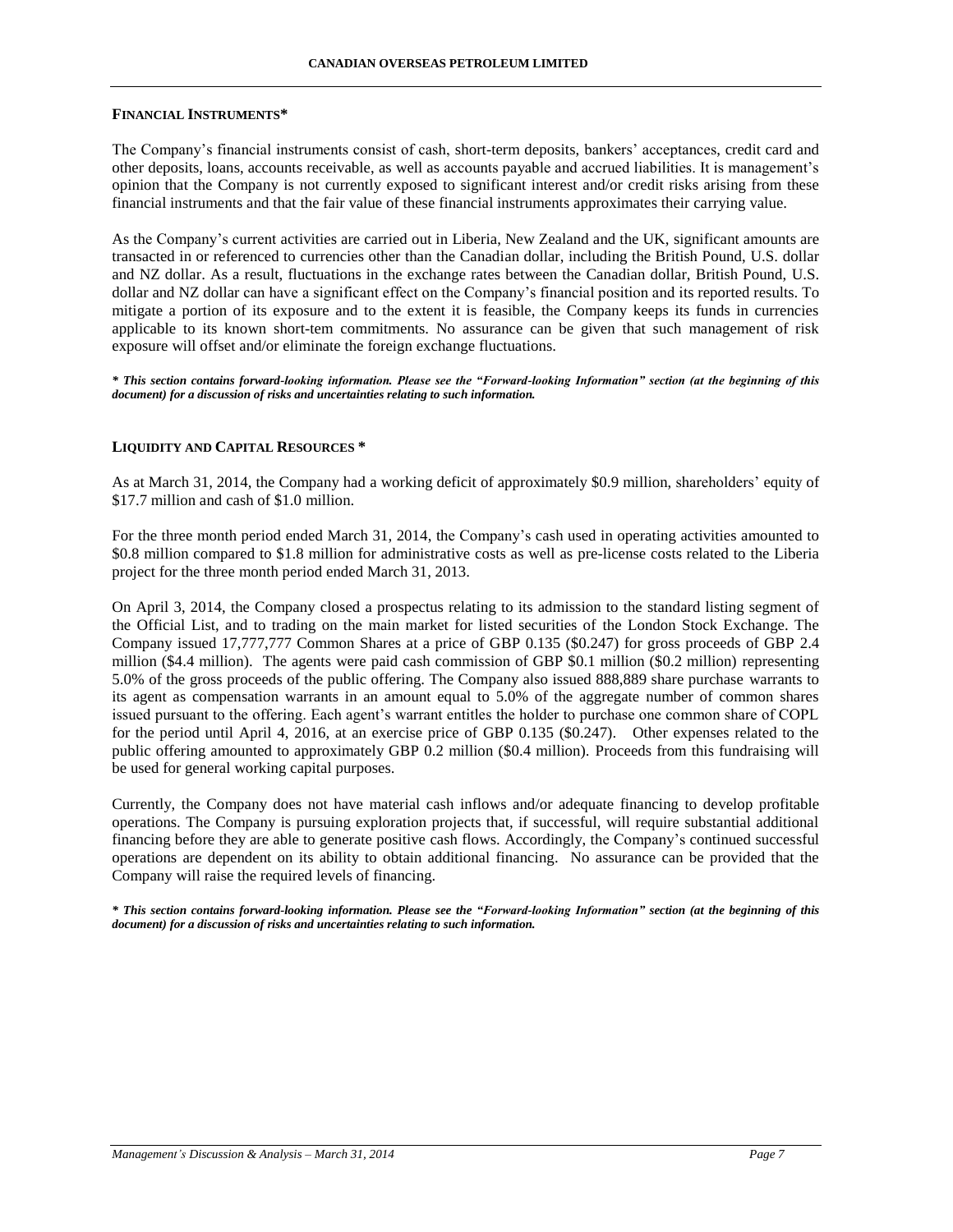# **SELECTED QUARTERLY INFORMATION**

Eight Most Recent Quarters:

| (S 000's)                           | <b>March 31, 2014</b> | <b>December 31, 2013</b> | September 30, 2013 June 30, 2013 |        |
|-------------------------------------|-----------------------|--------------------------|----------------------------------|--------|
| Revenue                             |                       |                          |                                  |        |
| Loss                                | (992)                 | (3.787)                  | (1.606)                          | 1.641  |
| Loss per share - basic $\&$ diluted | (0.00)                | (0.01)                   | (0.01)                           | (0.01) |

| (S 000's)                           | <b>March 31, 2013</b> | <b>December 31, 2012</b> | <b>September 30, 2012</b> | June 30, 2012 |
|-------------------------------------|-----------------------|--------------------------|---------------------------|---------------|
| Revenue                             |                       |                          |                           |               |
| Loss                                | (2.039)               | 3.562                    | 39.737                    | 3.131         |
| Loss per share - basic $\&$ diluted | (0.01)                | (0.01)                   | (0.14)                    | (0.01)        |

### **ACCOUNTING PRONOUNCEMENTS**

### *Future Accounting Changes*

Changes to future accounting policies, standards and interpretations, as described in Note 3 of the audited consolidated financial statements as at and for the years ended December 31, 2013 and 2012 as well as Note 2 of the unaudited condensed interim consolidated financial statements as at and for the three month periods ended March 31, 2014 and 2013, have not materially changed since December 31, 2013.

# *Critical Accounting Estimates*

Management is required to make judgements, assumptions and estimates in applying the Company's accounting policies and practices, which may have a significant impact on the financial results reported by the Company. The amounts recorded in respect of stock options and share purchase warrants granted are based on the Company's estimation of their fair value, calculated using assumptions regarding the life of the option/warrant, interest rates and volatility. By their nature, these estimates and assumptions are subject to uncertainty, and the actual fair value of option/warrant may differ at any time.